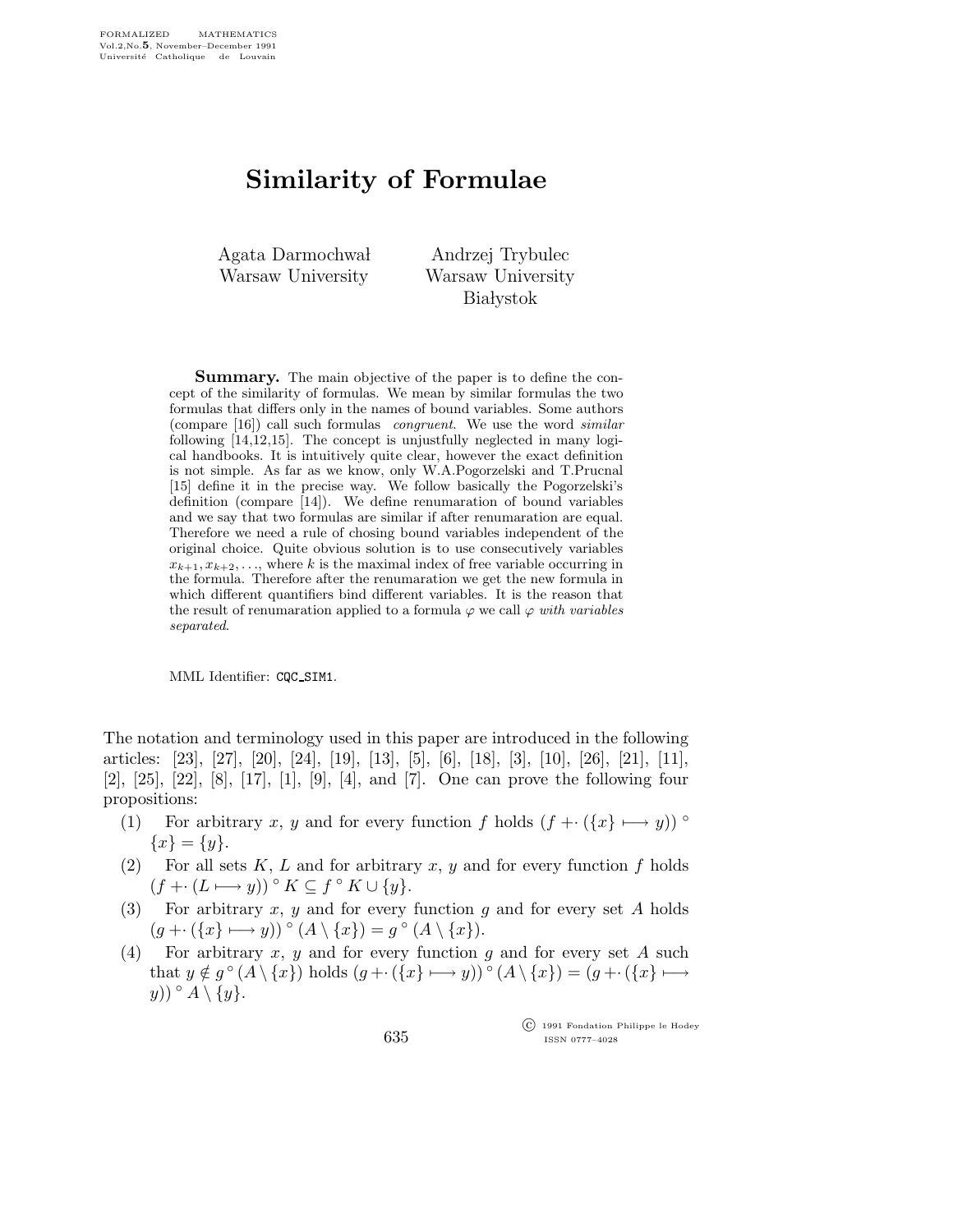For simplicity we follow the rules:  $p, q, r, s$  denote elements of CQC-WFF, x denotes an element of BoundVar, i, k, l, m, n denote elements of  $\mathbb{N}$ ,  $l_1$  denotes a variables list of  $k$ , and  $P$  denotes a  $k$ -ary predicate symbol. The following propositions are true:

- (5) If p is atomic, then there exist k, P,  $l_1$  such that  $p = P[l_1]$ .
- (6) If p is negative, then there exists q such that  $p = \neg q$ .
- (7) If p is conjunctive, then there exist q, r such that  $p = q \wedge r$ .
- (8) If p is universal, then there exist x, q such that  $p = \forall_x q$ .
- (9) For every non-empty set  $D$  and for every finite sequence  $l$  of elements of D holds rng  $l = \{l(i) : 1 \le i \wedge i \le \text{len } l\}.$

In this article we present several logical schemes. The scheme NUBFuncExD deals with a non-empty set  $\mathcal{A}$ , a non-empty set  $\mathcal{B}$ , and a binary predicate  $\mathcal{P}$ , and states that:

there exists a function f from A into B such that for every element e of A holds  $\mathcal{P}[e,f(e)]$ 

provided the parameters satisfy the following condition:

• for every element e of A there exists an element u of  $\mathcal B$  such that  $\mathcal{P}[e, u].$ 

The scheme  $NUBFuncEx2D$  deals with a non-empty set A, a non-empty set  $\mathcal{B}$ , a non-empty set C, and a ternary predicate  $\mathcal{P}$ , and states that:

there exists a function f from  $\mathcal{A}, \mathcal{B}$  into C such that for every element x of A and for every element y of B holds  $\mathcal{P}[x, y, f(\langle x, y \rangle)]$ 

- provided the parameters meet the following condition:
	- for every element x of A and for every element y of B there exists an element u of C such that  $\mathcal{P}[x,y,u]$ .

The scheme  $QC\text{-}Func\text{-}EXN$  deals with a non-empty set A, an element B of A, a unary functor  $\mathcal F$  yielding an element of  $\mathcal A$ , a binary functor  $\mathcal G$  yielding an element of  $A$ , a ternary functor  $H$  yielding an element of  $A$ , and a binary functor  $\mathcal I$  yielding an element of  $\mathcal A$  and states that:

there exists a function  $F$  from WFF into  $A$  such that for every element  $p$  of WFF and for all elements  $d_1, d_2$  of A holds if  $p = \text{VERUM}$ , then  $F(p) = \mathcal{B}$  but if p is atomic, then  $F(p) = \mathcal{F}(p)$  but if p is negative and  $d_1 = F(\text{Arg}(p)),$ then  $F(p) = \mathcal{G}(d_1, p)$  but if p is conjunctive and  $d_1 = F(\text{LeftArg}(p))$  and  $d_2 = F(\text{RightArg}(p))$ , then  $F(p) = H(d_1, d_2, p)$  but if p is universal and  $d_1 =$  $F(\text{Scope}(p)), \text{ then } F(p) = \mathcal{I}(d_1, p)$ 

for all values of the parameters.

The scheme  $CQCF2\text{-}Func\text{-}Ex$  deals with a non-empty set  $A$ , a non-empty set B, an element C of  $\mathcal{B}^{\mathcal{A}}$ , a ternary functor F yielding an element of  $\mathcal{B}^{\mathcal{A}}$ , a binary functor G yielding an element of  $\mathcal{B}^{\mathcal{A}}$ , a 4-ary functor H yielding an element of  $\mathcal{B}^{\mathcal{A}}$ , and a ternary functor  $\mathcal{I}$  yielding an element of  $\mathcal{B}^{\mathcal{A}}$  and states that:

there exists a function F from CQC-WFF into  $\mathcal{B}^{\mathcal{A}}$  such that  $F(\text{VERUM}) =$  $\mathcal C$  and for every k and for every variables list l of k and for every k-ary predicate symbol P holds  $F(P[l]) = \mathcal{F}(k, P, l)$  and for all r, s, x and for all functions f,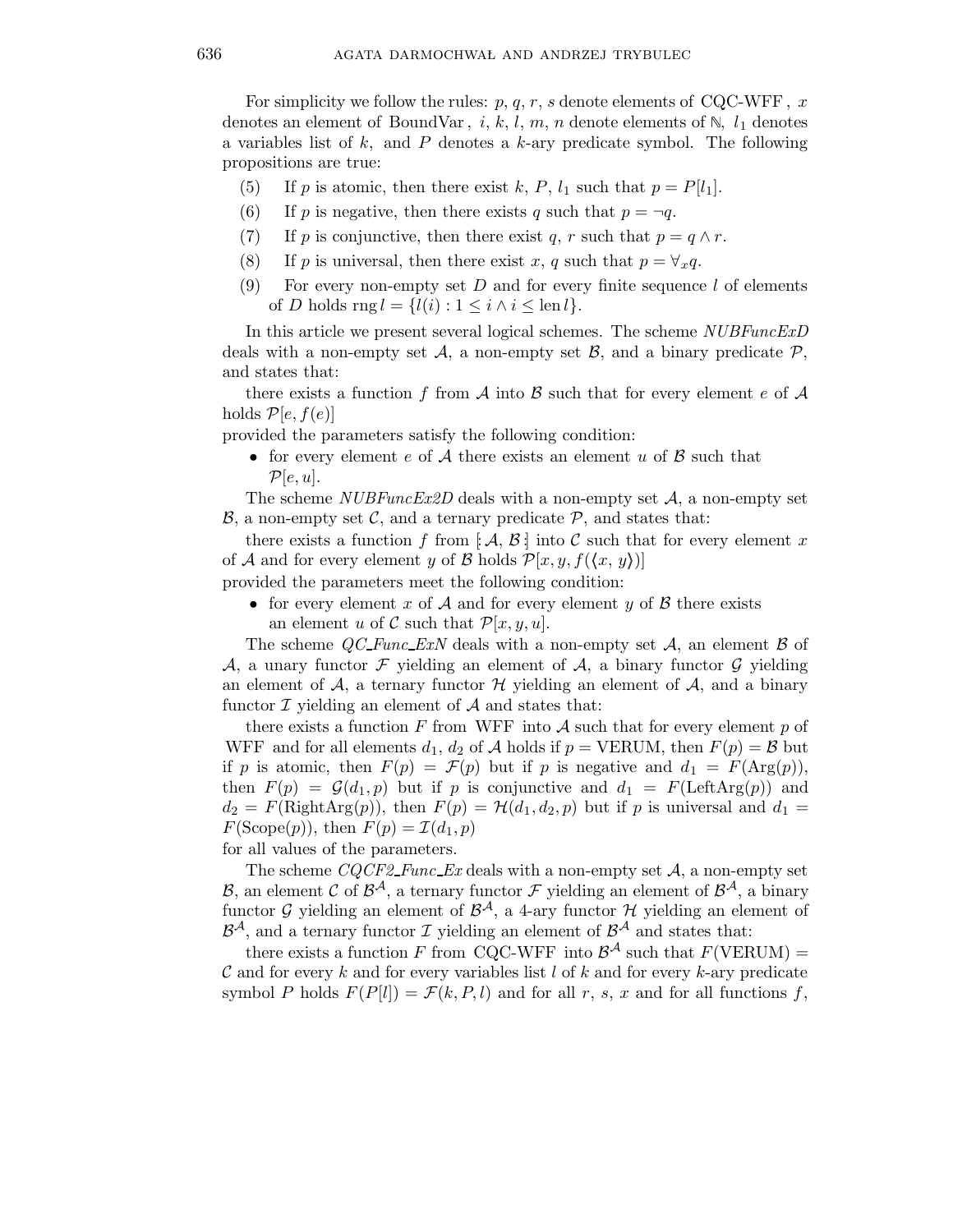g from A into B such that  $f = F(r)$  and  $g = F(s)$  holds  $F(\neg r) = \mathcal{G}(f,r)$  and  $F(r \wedge s) = \mathcal{H}(f, q, r, s)$  and  $F(\forall_x r) = \mathcal{I}(x, f, r)$ for all values of the parameters.

The scheme CQCF2\_FUniq concerns a non-empty set  $A$ , a non-empty set  $B$ , a function C from CQC-WFF into  $\mathcal{B}^{\mathcal{A}}$ , a function D from CQC-WFF into  $\mathcal{B}^{\mathcal{A}}$ , a function  $\mathcal E$  from  $\mathcal A$  into  $\mathcal B$ , a ternary functor  $\mathcal F$  yielding a function from  $\mathcal A$ into B, a binary functor G yielding a function from A into B, a 4-ary functor  $\mathcal H$ yielding a function from A into B, and a ternary functor I yielding a function from  $A$  into  $B$  and states that:

 $\mathcal{C}=\mathcal{D}$ 

provided the parameters meet the following requirements:

- $\mathcal{C}(\text{VERUM}) = \mathcal{E},$
- for all k,  $l_1$ , P holds  $\mathcal{C}(P[l_1]) = \mathcal{F}(k, P, l_1)$ ,
- Given r, s, x. Then for all functions f, g from A into B such that  $f = C(r)$  and  $g = C(s)$  holds  $C(\neg r) = G(f, r)$  and  $C(r \wedge s) = H(f, s)$  $g, r, s$  and  $\mathcal{C}(\forall_x r) = \mathcal{I}(x, f, r),$
- $\mathcal{D}(\text{VERUM}) = \mathcal{E},$
- for all k,  $l_1$ , P holds  $\mathcal{D}(P[l_1]) = \mathcal{F}(k, P, l_1)$ ,
- Given r, s, x. Then for all functions f, g from A into B such that  $f = \mathcal{D}(r)$  and  $g = \mathcal{D}(s)$  holds  $\mathcal{D}(\neg r) = \mathcal{G}(f,r)$  and  $\mathcal{D}(r \wedge s) = \mathcal{H}(f, s)$  $g, r, s$  and  $\mathcal{D}(\forall_x r) = \mathcal{I}(x, f, r)$ .

We now state four propositions:

- (10) p is a subformula of  $\neg p$ .
- (11) *p* is a subformula of  $p \land q$  and q is a subformula of  $p \land q$ .
- (12) *p* is a subformula of  $\forall_x p$ .
- (13) For every variables list l of k and for every i such that  $1 \leq i$  and  $i \leq \text{len } l$ holds  $l(i) \in \text{BoundVar}$ .

Let  $D$  be a non-empty set, and let  $f$  be a function from  $D$  into CQC-WFF. The functor  $NEG(f)$  yielding an element of CQC-WFF<sup>D</sup> is defined as follows:

(Def.1) for every element a of D and for every element p of CQC-WFF such that  $p = f(a)$  holds  $(NEG(f))(a) = \neg p$ .

In the sequel f, h will denote elements of BoundVar<sup>BoundVar</sup> and K will denote a finite subset of BoundVar. Let  $f, g$  be functions from

 $\lceil N, \text{BoundVar}^{\text{BoundVar}} \rceil$  into CQC-WFF, and let n be a natural number. The functor  $CON(f, g, n)$  yields an element of CQC-WFF<sup>[N, BoundVarBoundVar]</sup> and is defined by:

(Def.2) for all k, h, p, q such that  $p = f(\langle k, h \rangle)$  and  $q = g(\langle k + n, h \rangle)$  holds  $(CON(f, g, n))(\langle k, h \rangle) = p \wedge q.$ 

Let f be a function from  $\lceil N, \text{BoundVar} \rceil$  into CQC-WFF, and let x be a bound variable. The functor  $UNIV(x, f)$  yielding an element of  $\text{COC-WFF}^{\{N, \text{BoundVar}^{\text{BoundVar}}\}}$  is defined by:

(Def.3) for all k, h, p such that  $p = f((k + 1, h + (x \rightarrow x_k)))$  holds  $(\text{UNIV}(x, f))(\langle k, h \rangle) = \forall_{\mathbf{x}_k} p.$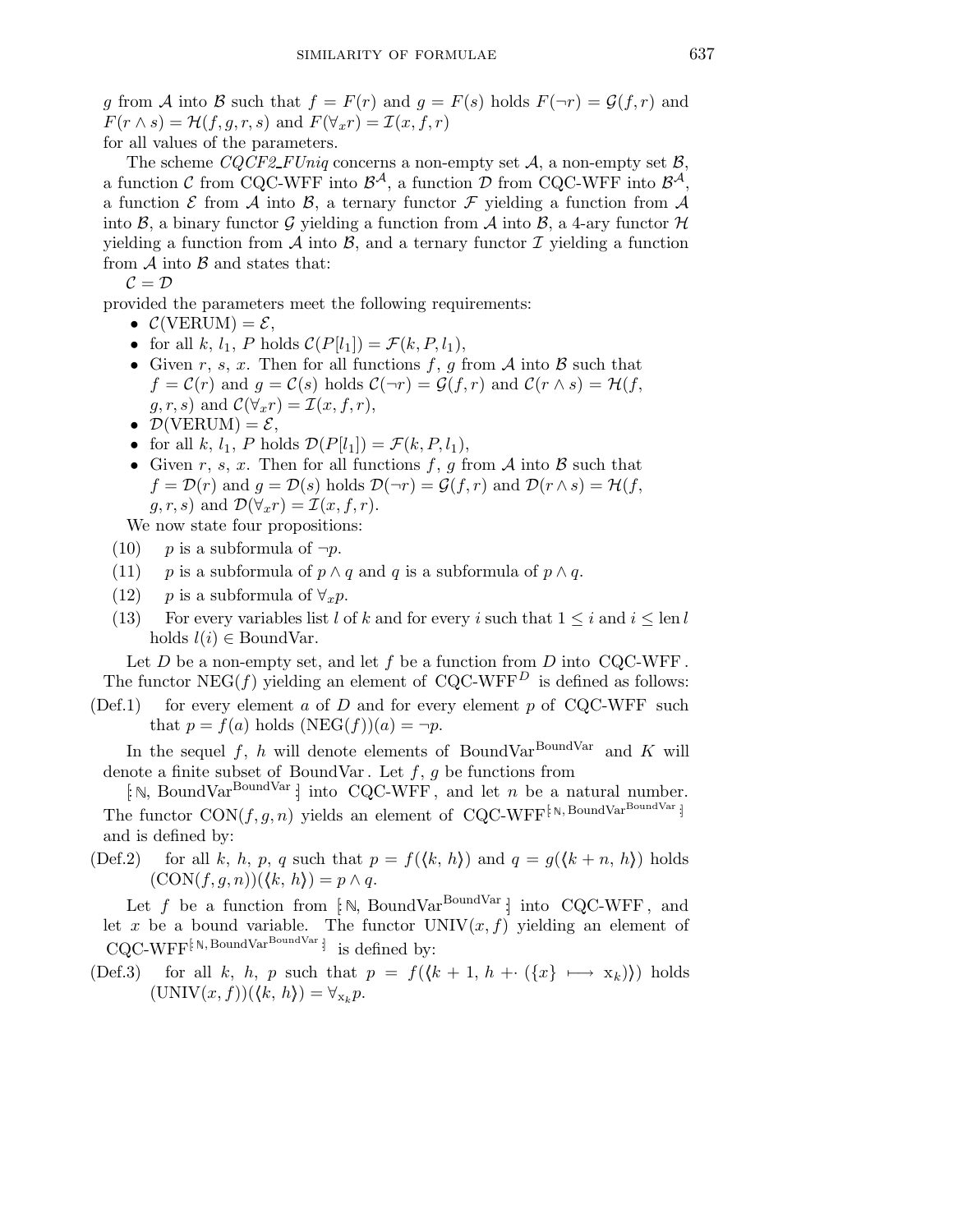Let us consider k, and let l be a variables list of k, and let f be an element of BoundVar<sup>BoundVar</sup>. Then  $f \cdot l$  is a variables list of k.

Let us consider  $k$ , and let  $P$  be a  $k$ -ary predicate symbol, and let  $l$  be a variables list of k. The functor  $ATOM(P, l)$  yields an element of

 $\text{CQC-WFF}^{\text{[N, BoundVar} \text{BoundVar}}$ 

and is defined as follows:

(Def.4) for all n, h holds  $(ATOM(P, l))(\langle n, h \rangle) = P[h \cdot l].$ 

Let us consider p. The number of quantifiers in p yields an element of  $\mathbb N$  and is defined by the condition (Def.5).

(Def.5) There exists a function F from CQC-WFF into  $\mathbb N$  such that the number of quantifiers in  $p = F(p)$  and for all r, s, x, k and for every variables list  $l$  of  $k$  and for every  $k$ -ary predicate symbol  $P$  and for all elements  $r'$ , s' of  $\mathbb N$  such that  $r' = F(r)$  and  $s' = F(s)$  holds  $F(\text{VERUM}) = 0$  and  $F(P[l]) = 0$  and  $F(\neg r) = r'$  and  $F(r \wedge s) = r' + s'$  and  $F(\forall_x r) = r' + 1$ .

Let  $f$  be a function from CQC-WFF into  $\text{CQC-WFF}^{\c[\mathbb{N},\text{BoundVar}^{\text{BoundVar}}]}$ ,

and let x be an element of CQC-WFF. Then  $f(x)$  is an element of CQC-WFF<sup>[N, BoundVarBoundVar]</sup>

The function Renum from CQC-WFF into CQC-WFF $^{\left[\!\left[ 8\right],\!\right.}$  BoundVar  $^{\rm BoundVar}$  ] is defined by the conditions (Def.6).

 $(Def.6)$  (i) Renum(VERUM) = [ $\mathbb{N}$ , BoundVar<sup>BoundVar</sup>  $\downarrow \longmapsto$  VERUM,

- (ii) for every k and for every variables list  $l$  of  $k$  and for every  $k$ -ary predicate symbol P holds  $\text{Remum}(P[l]) = \text{ATOM}(P, l),$
- (iii) for all r, s, x and for all functions f, g from  $\lceil \mathbb{N}, \text{BoundVar}^{\text{BoundVar}} \rceil$ into CQC-WFF such that  $f = \text{Remum}(r)$  and  $g = \text{Remum}(s)$  holds Renum( $\neg r$ ) = NEG(f) and Renum( $r \wedge s$ ) = CON(f, g, the number of quantifiers in r) and Renum( $\forall x$ r) = UNIV $(x, f)$ .

Let us consider p, k, f. The functor  $\text{Renum}_{k,f}(p)$  yields an element of CQC-WFF and is defined by:

 $(Def.7)$  Renum<sub>k, f</sub> $(p)$  = Renum $(p)(\langle k, f \rangle)$ .

Next we state several propositions:

- $(14)$  The number of quantifiers in VERUM = 0.
- (15) The number of quantifiers in  $P[l_1] = 0$ .
- (16) The number of quantifiers in  $\neg p =$  the number of quantifiers in p.
- (17) The number of quantifiers in  $p \wedge q =$  (the number of quantifiers in  $p$ ) + (the number of quantifiers in q).

(18) The number of quantifiers in  $\forall_x p =$  (the number of quantifiers in  $p$ ) + 1.

Let A be a non-empty subset of  $\mathbb N$ . The functor  $\min A$  yields a natural number and is defined by:

(Def.8) min  $A \in A$  and for every k such that  $k \in A$  holds min  $A \leq k$ .

We now state two propositions: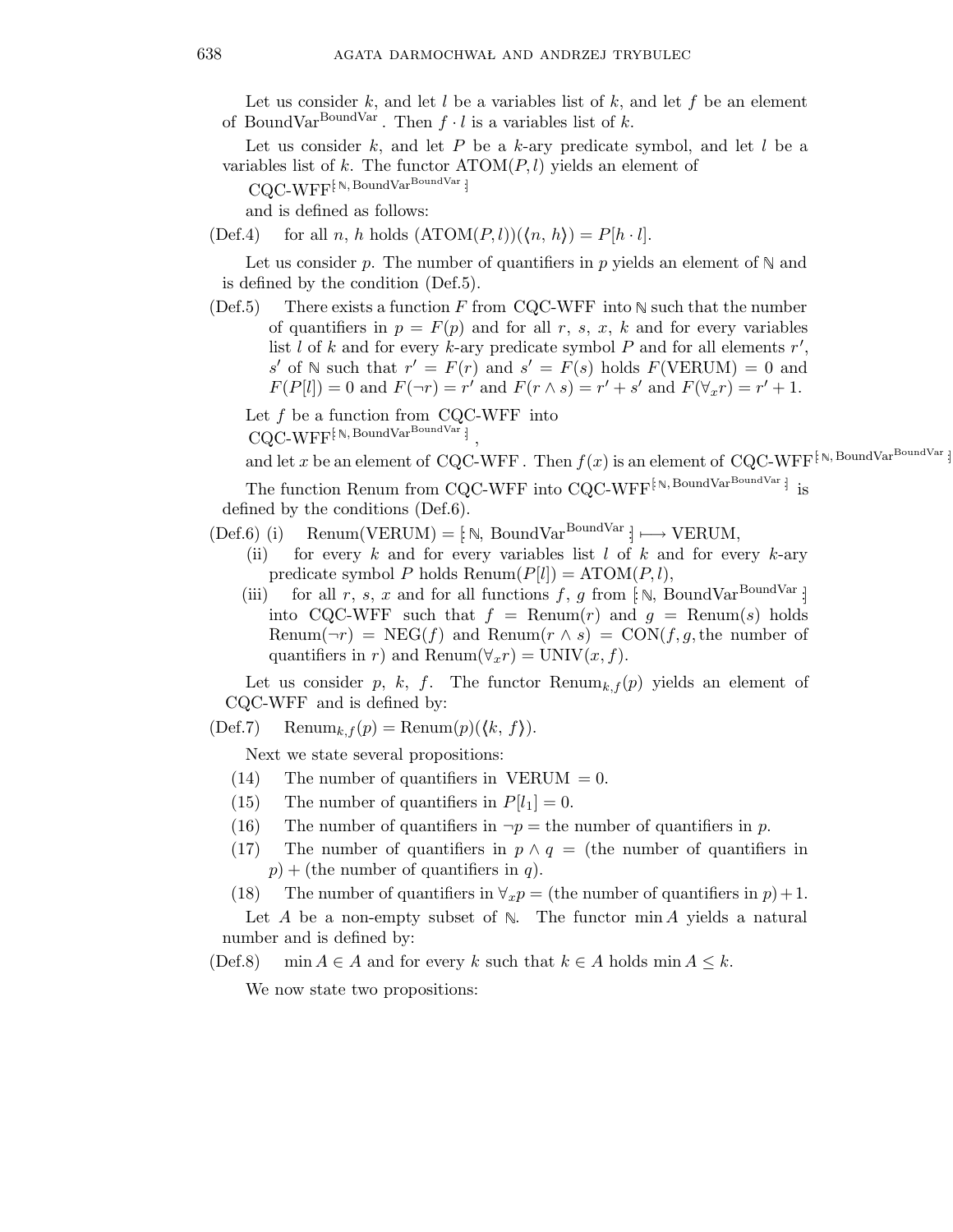- (19) For all non-empty subsets A, B of  $\mathbb N$  such that  $A \subseteq B$  holds min  $B \leq$ min A.
- (20) For every element p of WFF holds  $\text{snb}(p)$  is finite.

The scheme  $\text{MaxFinDom}E$ lem concerns a non-empty set A, a set B, and a binary predicate  $P$ , and states that:

there exists an element x of A such that  $x \in \mathcal{B}$  and for every element y of A such that  $y \in \mathcal{B}$  holds  $\mathcal{P}[x, y]$ 

provided the parameters meet the following requirements:

- B is finite and  $\mathcal{B} \neq \emptyset$  and  $\mathcal{B} \subseteq \mathcal{A}$ ,
- for all elements x, y of A holds  $\mathcal{P}[x,y]$  or  $\mathcal{P}[y,x]$ ,
- for all elements x, y, z of A such that  $\mathcal{P}[x,y]$  and  $\mathcal{P}[y,z]$  holds  $\mathcal{P}[x,$  $z$ ].

Let us consider p. The functor  $NBI(p)$  yielding a non-empty subset of  $\mathbb N$  is defined as follows:

$$
(Def.9) \quad \text{NBI}(p) = \{k : \Lambda_i[k \le i \Rightarrow x_i \notin \text{snb}(p)]\}.
$$

Let us consider p. The functor  $|\bullet : p|_N$  yielding a natural number is defined as follows:

 $(\text{Def.10})$   $|\bullet : p|_{\mathbb{N}} = \min \text{NBI}(p).$ 

Next we state several propositions:

- (21)  $|\bullet : p|_{\mathbb{N}} = 0$  if and only if p is closed.
- (22) If  $x_i \in \text{snb}(p)$ , then  $i < | \bullet : p |_{\mathbb{N}}$ .
- $(23)$   $\bullet$  : VERUM  $\vert_{\mathbb{N}}=0$ .
- $(24)$   $|\bullet : \neg p|_{\mathbb{N}} = |\bullet : p|_{\mathbb{N}}$ .
- $(25)$   $|\bullet : p|_{\mathbb{N}} \leq |\bullet : p \wedge q|_{\mathbb{N}}$  and  $|\bullet : q|_{\mathbb{N}} \leq |\bullet : p \wedge q|_{\mathbb{N}}$ .

Let C be a non-empty set, and let D be a non-empty subset of C. Then  $\mathrm{id}_D$ is an element of  $D^D$ .

Let us consider  $p$ . The functor  $p$  with variables separated yielding an element of CQC-WFF is defined as follows:

 $(\text{Def.11})$  p with variables separated = Renum<sub> $|\bullet : p|_{\mathbb{N}}$ ,  $\text{id}_{\text{BoundVar}}(p)$ .</sub>

The following proposition is true

 $(26)$  VERUM with variables separated = VERUM.

The scheme  $CQCInd$  deals with a unary predicate  $P$ , and states that: for every r holds  $\mathcal{P}[r]$ 

provided the following requirements are met:

- $\mathcal{P}[\text{VERUM}]$ ,
- for every k and for every variables list  $l$  of  $k$  and for every  $k$ -ary predicate symbol P holds  $\mathcal{P}[P[l]]$ ,
- for every r such that  $\mathcal{P}[r]$  holds  $\mathcal{P}[\neg r]$ ,
- for all r, s such that  $\mathcal{P}[r]$  and  $\mathcal{P}[s]$  holds  $\mathcal{P}[r \wedge s]$ ,
- for all r, x such that  $\mathcal{P}[r]$  holds  $\mathcal{P}[\forall_x r]$ .

We now state four propositions: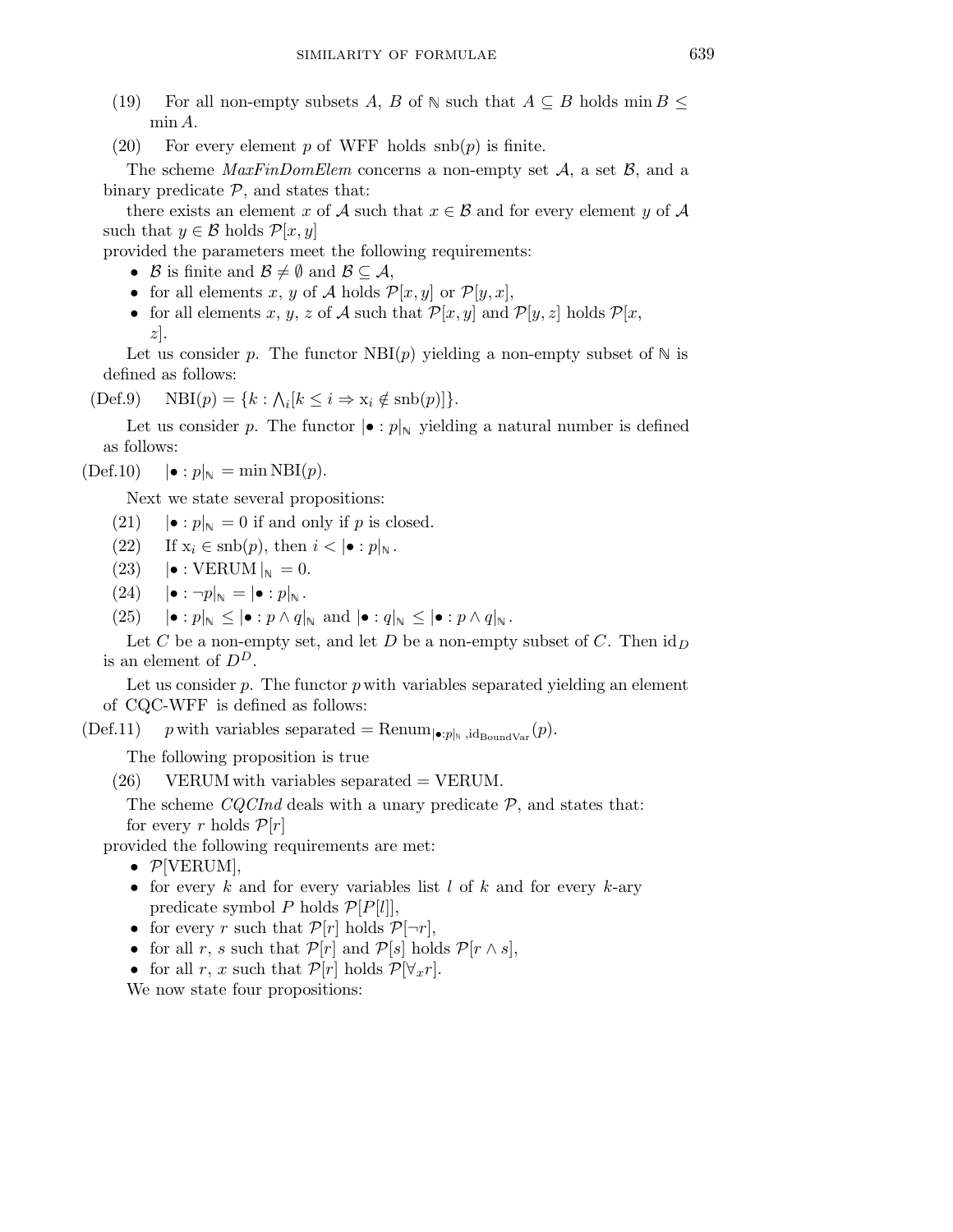- $(27)$  P[l<sub>1</sub>] with variables separated = P[l<sub>1</sub>].
- (28) If p is atomic, then p with variables separated  $= p$ .
- (29)  $\neg p$  with variables separated =  $\neg (p$  with variables separated).
- (30) If p is negative and  $q = \text{Arg}(p)$ , then p with variables separated =  $\neg(q$  with variables separated).

Let us consider p, and let X be a subset of  $[CQC-WFF, N, Fin BoundVar,$ BoundVar<sup>BoundVar</sup> : We say that X is closed w.r.t. p if and only if the conditions (Def.12) is satisfied.

- $(\text{Def.12})$  (i)  $\langle p, |\bullet : p|_{\mathbb{N}}, \emptyset_{\text{BoundVar}}, \text{id}_{\text{BoundVar}} \rangle \in X,$ 
	- (ii) for all q, k, K, f such that  $\{\neg q, k, K, f\} \in X$  holds  $\langle q, k, K, f \rangle \in X$ ,
	- (iii) for all q, r, k, K, f such that  $\langle q \wedge r, k, K, f \rangle \in X$  holds  $\langle q, k, K, f \rangle \in X$ and  $\langle r, k +$  the number of quantifiers in  $q, K, f \rangle \in X$ ,
	- (iv) for all q, x, k, K, f such that  $(\forall_x q, k, K, f) \in X$  holds  $(q, k + 1, K \cup$  $\{x\}, f + \cdot (\{x\} \longmapsto x_k)\}\in X.$

Let D be a non-empty set, and let x be an element of D. Then  $\{x\}$  is an element of  $\text{Fin } D$ .

Let us consider p. The functor **Quadruples**<sub>p</sub> yields a subset of [ $CQC-WFF$ ,  $\mathbb{N}$ , Fin BoundVar, BoundVar<sup>BoundVar</sup> : and is defined by:

(Def.13) **Quadruples**<sub>p</sub> is closed w.r.t. p and for every subset D of [: CQC-WFF, N, Fin BoundVar, BoundVar<sup>BoundVar</sup> : such that D is closed w.r.t. p holds Quadruples<sub>p</sub>  $\subseteq$  *D*.

One can prove the following propositions:

- $(31) \quad \langle p, |\bullet:p|_{\mathbb{N}}, \emptyset_{\mathrm{BoundVar}}, \mathrm{id}_{\mathrm{BoundVar}} \rangle \in \mathbf{Quadruples}_p.$
- (32) For all q, k, K, f such that  $\langle \neg q, k, K, f \rangle \in \mathbf{Quadruples}_p$  holds  $\langle q, k, K, f \rangle \in \mathbf{Quadruples}_p.$
- (33) For all q, r, k, K, f such that  $\langle q \wedge r, k, K, f \rangle \in \mathbf{Quadruples}_n$  holds  $\langle q, k, K, f \rangle \in \mathbf{Quadruples}_p$  and  $\langle r, k + \text{the number of quantifiers in } \rangle$  $q, K, f$ )  $\in$  Quadruples<sub>p</sub>.
- (34) For all q, x, k, K, f such that  $(\forall_x q, k, K, f) \in \mathbf{Quadruples}_p$  holds  $\langle q, k+1, K \cup \{x\}, f + \cdot (\{x\} \longmapsto x_k) \rangle \in \textbf{Quadruples}_p.$
- (35) Suppose  $\langle q, k, K, f \rangle \in \mathbf{Quadruples}_p$ . Then
	- (i)  $\langle q, k, K, f \rangle = \langle p, |\bullet : p|_{\mathbb{N}}, \emptyset_{\text{BoundVar}}, \text{id}_{\text{BoundVar}} \rangle,$  or
- (ii)  $\langle \neg q, k, K, f \rangle \in \mathbf{Quadruples}_p$ , or
- (iii) there exists r such that  $\langle q \wedge r, k, K, f \rangle \in \mathbf{Quadruples}_p$ , or
- (iv) there exist r, l such that  $k = l +$  the number of quantifiers in r and  $\langle r \wedge q, l, K, f \rangle \in \mathbf{Quadruples}_p$ , or
- (v) there exist x, l, h such that  $l + 1 = k$  and  $h + \cdots + (x) \rightarrow x_l = f$  but  $\langle \forall_x q, l, K, h \rangle \in \mathbf{Quadruples}_p$  or  $\langle \forall_x q, l, K \setminus \{x\}, h \rangle \in \mathbf{Quadruples}_p$ .

The scheme  $Sep\_regression$  deals with an element  $A$  of CQC-WFF, and a 4-ary predicate  $P$ , and states that:

for all q, k, K, f such that  $\langle q, k, K, f \rangle \in \mathbf{Quadruples}_{\mathcal{A}}$  holds  $\mathcal{P}[q, k, K, f]$ provided the following conditions are met: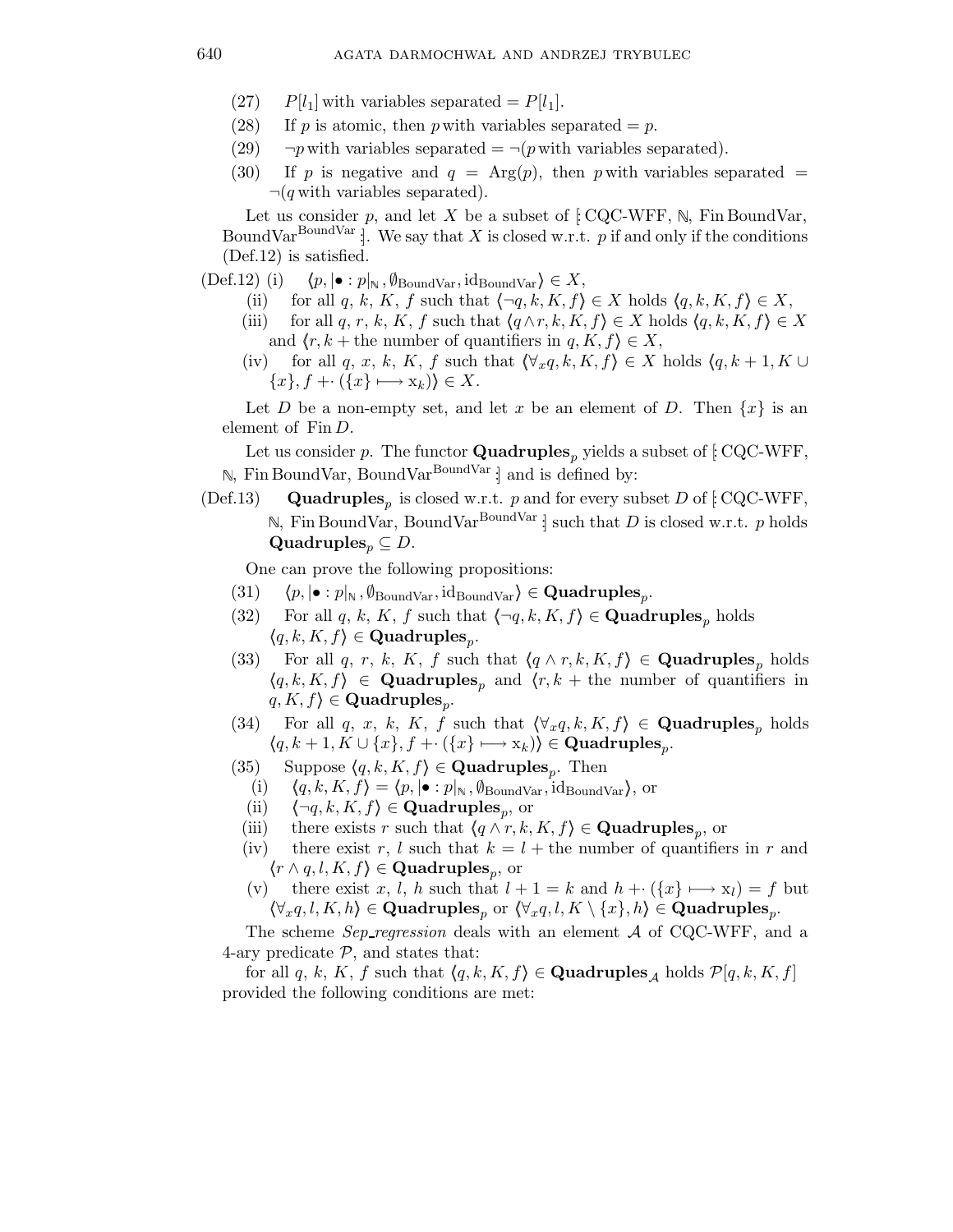- $\mathcal{P}[\mathcal{A}, \vert \bullet : \mathcal{A} \vert_{\mathbb{N}}, \emptyset_{\mathrm{BoundVar}}, \mathrm{id}_{\mathrm{BoundVar}}],$
- for all q, k, K, f such that  $\langle \neg q, k, K, f \rangle \in \mathbf{Quadruples}_{\mathcal{A}}$  and  $\mathcal{P}[\neg q,$  $k, K, f$  holds  $\mathcal{P}[q, k, K, f],$
- for all q, r, k, K, f such that  $\langle q \wedge r, k, K, f \rangle \in \textbf{Quadruples}_{\mathcal{A}}$ and  $\mathcal{P}[q \wedge r, k, K, f]$  holds  $\mathcal{P}[q, k, K, f]$  and  $\mathcal{P}[r, k +$  the number of quantifiers in  $q, K, f$ ,
- for all q, x, k, K, f such that  $\langle \forall_x q, k, K, f \rangle \in \mathbf{Quadruples}_{\mathcal{A}}$  and  $\mathcal{P}[\forall_x q, k, K, f]$  holds  $\mathcal{P}[q, k+1, K \cup \{x\}, f + \{x\} \longmapsto x_k)].$ We now state a number of propositions:
- 
- (36) For all q, k, K, f such that  $\langle q, k, K, f \rangle \in \mathbf{Quadruples}_p$  holds q is a subformula of p.
- (37) **Quadruples** $_{VERUM} = {\text{VERUM}}, 0, \emptyset_{\text{BoundVar}}, \text{id}_{\text{BoundVar}}$ .
- (38) For every k and for every variables list  $l$  of  $k$  and for every k-ary predicate symbol P holds
	- $\textbf{Quadruples}_{P[l]} = \{ \langle P[l], |\bullet : P[l]|_{\mathbb{N}}, \emptyset_{\text{BoundVar}}, \text{id}_{\text{BoundVar}} \rangle \}.$
- (39) For all q, k, K, f such that  $\langle q, k, K, f \rangle \in \mathbf{Quadruples}_n$  holds  $\mathrm{snb}(q) \subseteq$  $\operatorname{snb}(p) \cup K$ .
- (40) If  $\langle q, m, K, f \rangle \in \textbf{Quadruples}_p$  and  $x_i \in f \circ K$ , then  $i < m$ .
- (41) If  $\langle q, m, K, f \rangle \in \textbf{Quadruples}_p$ , then  $x_m \notin f^\circ K$ .
- (42) If  $\langle q, m, K, f \rangle \in \textbf{Quadruples}_p$  and  $x_i \in f \circ \text{snb}(p)$ , then  $i < m$ .
- (43) If  $\langle q, m, K, f \rangle \in \textbf{Quadruples}_p$  and  $x_i \in f \circ \text{snb}(q)$ , then  $i < m$ .
- (44) If  $\langle q, m, K, f \rangle \in \textbf{Quadruples}_p$ , then  $x_m \notin f^\circ \text{snb}(q)$ .
- (45)  $\operatorname{snb}(p) = \operatorname{snb}(p \text{ with variables separated}).$
- (46)  $|\bullet : p|_{\mathbb{N}} = |\bullet : p$  with variables separated  $|_{\mathbb{N}}$ .

Let us consider  $p$ ,  $q$ . We say that  $p$  and  $q$  are similar if and only if:

(Def.14) p with variables separated  $= q$  with variables separated.

One can prove the following propositions:

- $(47)$  p and p are similar.
- (48) If p and q are similar, then q and p are similar.
- (49) If p and q are similar and q and r are similar, then p and r are similar.

## **REFERENCES**

- [1] Grzegorz Bancerek. Connectives and subformulae of the first order language. Formalized Mathematics, 1(3):451-458, 1990.
- [2] Grzegorz Bancerek. The fundamental properties of natural numbers. Formalized Math $ematics, 1(1):41–46, 1990.$
- [3] Grzegorz Bancerek and Krzysztof Hryniewiecki. Segments of natural numbers and finite sequences. Formalized Mathematics,  $1(1):107-114$ , 1990.
- [4] Czesław Byliński. A classical first order language. Formalized Mathematics, 1(4):669-676, 1990.
- [5] Czesław Byliński. Functions and their basic properties. Formalized Mathematics,  $1(1):55-65, 1990.$
- [6] Czesław Byliński. Functions from a set to a set. Formalized Mathematics,  $1(1)$ :153–164, 1990.